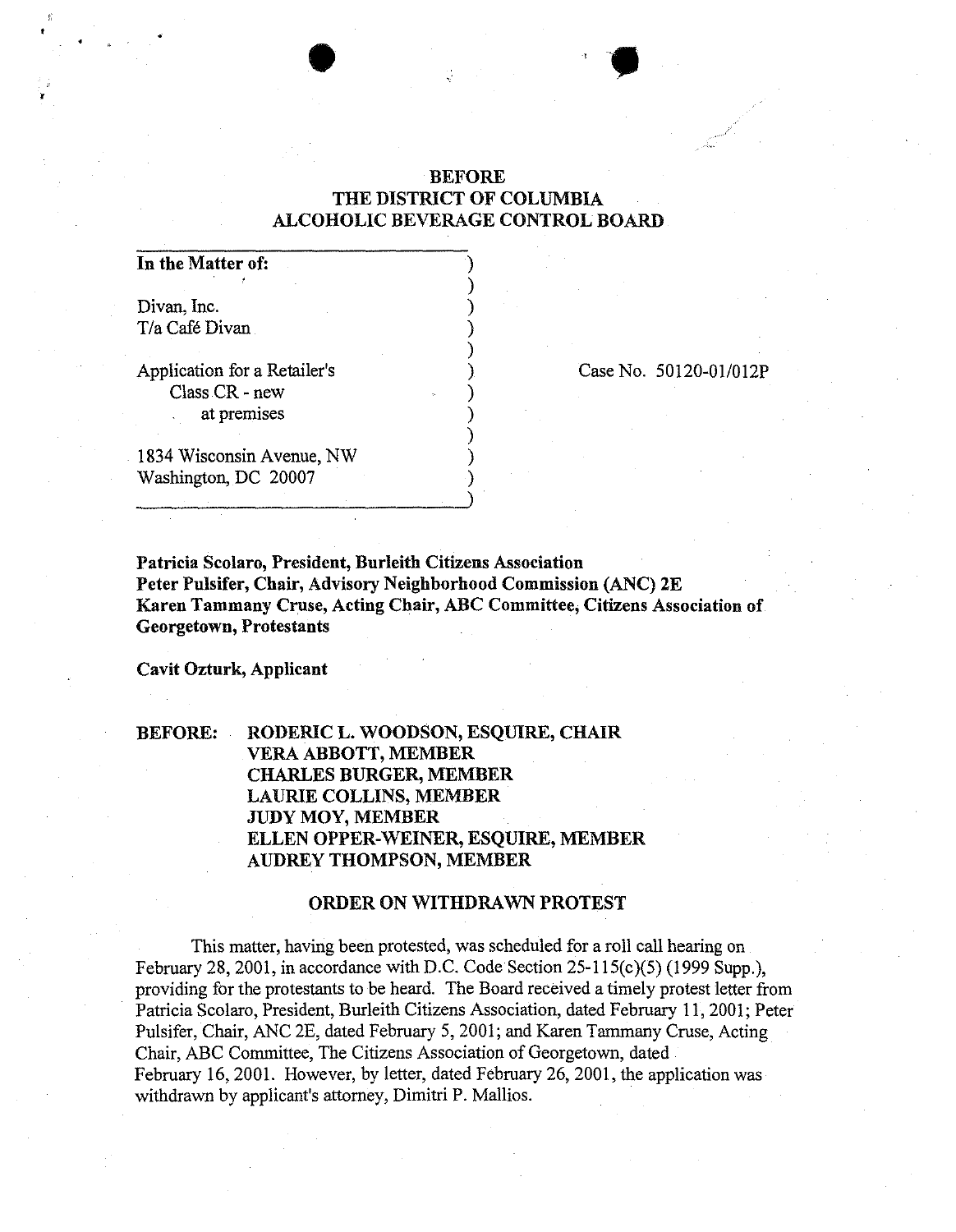Divan, Inc. *T/a* Cafe Devan Page 2

, .

Accordingly, it is this  $28<sup>th</sup>$  day of March 2001, ORDERED that:

•

- 1. The application of Divan, Inc., t/a Café Divan, for a retailer's class CR license (new) at premises 1834 Wisconsin Avenue, NW, Washington, DC 20007, be, and the same hereby, is WITHDRAWN; and
- 2. Copies of this Order shall be sent to the Protestant and the Applicant.

DISTRICT OF COLUMBIA ALCOHOLIC BEVERAGE CONTROL BOARI

Roderic L. Woodson, Esquire, Chair

 $\mathcal{U}_{\ell}$  abbatt -

Vera Abbott, Member

Charles Burger, Member

Laurid Collins, Member

Judy Moy, Member

Ellén Opper-Weiner, Esquire, Member

Then Opper-Weiner, Esquire, Member<br>Ellen Opper-Weiner, Esquire, Member<br>Quality Thompson, Member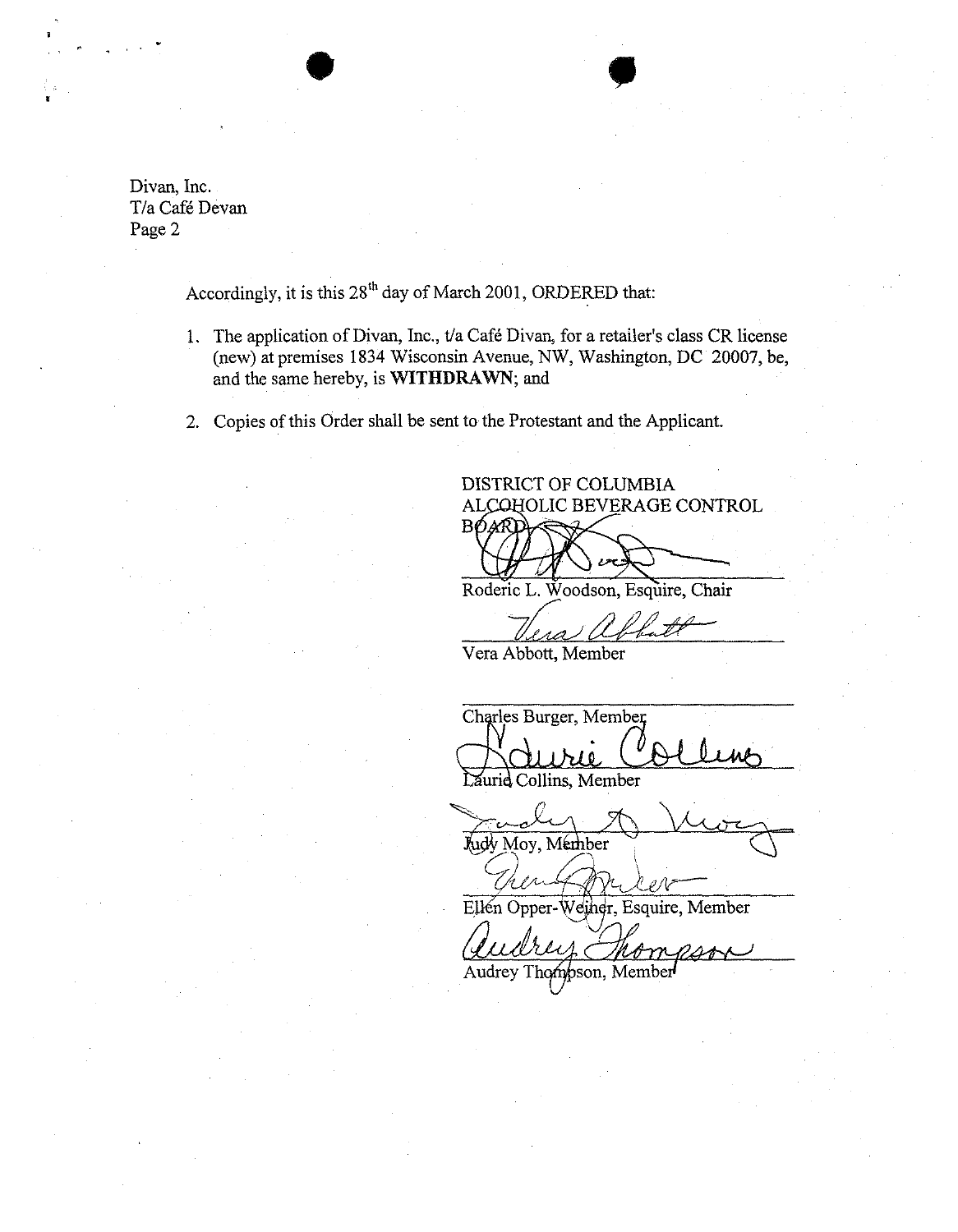## **AGREEMENT**

 $\bar{\mathbf{r}}$ 

THIS AGREEMENT ("Agreement") is made by Cafe Divan, lnc., a District of Columbia corporation, t/a Cafe Divan (the "Applicant") with Advisory Neighborhood Commission 2E ("the ANC") and the Citizens Association of Georgetown ("CAG").

WHEREAS, the Applicant has applied for a new Class "CR" alcoholic beverage license for the property located at 1834 Wisconsin Avenue, N.W., ABC Application No. 50120, which is pending before the District of Columbia Alcoholic Beverage Control Board (ABC Board); and

WHEREAS, the ANC represents the residents and taxpayers within its boundaries and wishes to insure that no establishment that sells alcoholic beverages will adversely affect the health, safety, and quality of life in the surrounding community; and

WHEREAS, CAG is a citizens association incorporated under the laws of the District of Columbia which represents the interests of the residents of Georgetown; and

WHEREAS, the Applicant is seeking written approval from the ANC and CAG of the Application; and

WHEREAS, in order to secure the aforementioned approval, Applicant has agreed to enter into this Agreement commemorating certain understandings regarding the Applicant's operational plans;

NOW THEREFORE, in consideration of the agreements set forth herein, the parties hereto mutually agree as follows:

1. Nature of operation. The Applicant shall at all times operate as a bona-fide restaurant for the primary purpose of food consumption. Alcoholic beverages shall be served only in conjunction with the service of meals. The kitchen shall be open and hot food items shall be available at all times when the establishment is open. The Applicant presently serves primarily Turkish cuisine; no substantial change in the type of food will be made without prior consultation with the ANC.

2. No sales to minors. The Applicant recognizes that the ANC is particularly concerned about the close proximity of the establishment to Hardy Middle School, a DC public school, Fillmore Arts Center, a DC public schools program serving children from many public schools in the area, and lelleff Boys and Girls Club, a membership recreational and educational facility serving many children and yonng adults. Accordiugly, the establishment will not serve alcohol within one hour of the regular operating hours of Hardy Middle School, presently 8:35 a.m. to 3:15 p.m. The Applicant will not target advertising to minors, either in content or through distribution. The Applicant shall strictly enforce the underage drinking laws of the District of Columbia by requiring valid official identification showing age and cooperating with ABC inspectors and the police department in enforcing the law.

3. Occupancy and safety. The establishment shall have a maximum capacity of 70 persons. This limit shall be prominently posted and shall not be exceeded. The Applicant shall ensure that a clear passageway is maintained at aU times for the safe egress of occupants in case of fire or other emergency.

4. Hours of Operation. The hours of operation shall be **11:00** a.m.-l 0:30 p.m. Monday through Thursday, 11:00 a.m.-1l:00 p.m. Friday, and 9:00 a.m.-l 1:00 p.m. Saturday and Suuday. The foregoing notwithstanding, the Applicant reserves the right to change its hours of operation as may be prudent in the Applicant's reasonable business judgment; however, no extension of opening or closing hours shall alter the restriction of hours for service of alcohol in provisiou #2 of this Agreement, and no such change shall be made without at least thirty (30) days prior written notice to the ANC. No extension in closing hours shall be made without review by the ANC and the ABC Board under the established procedures for a substantial change in operation.